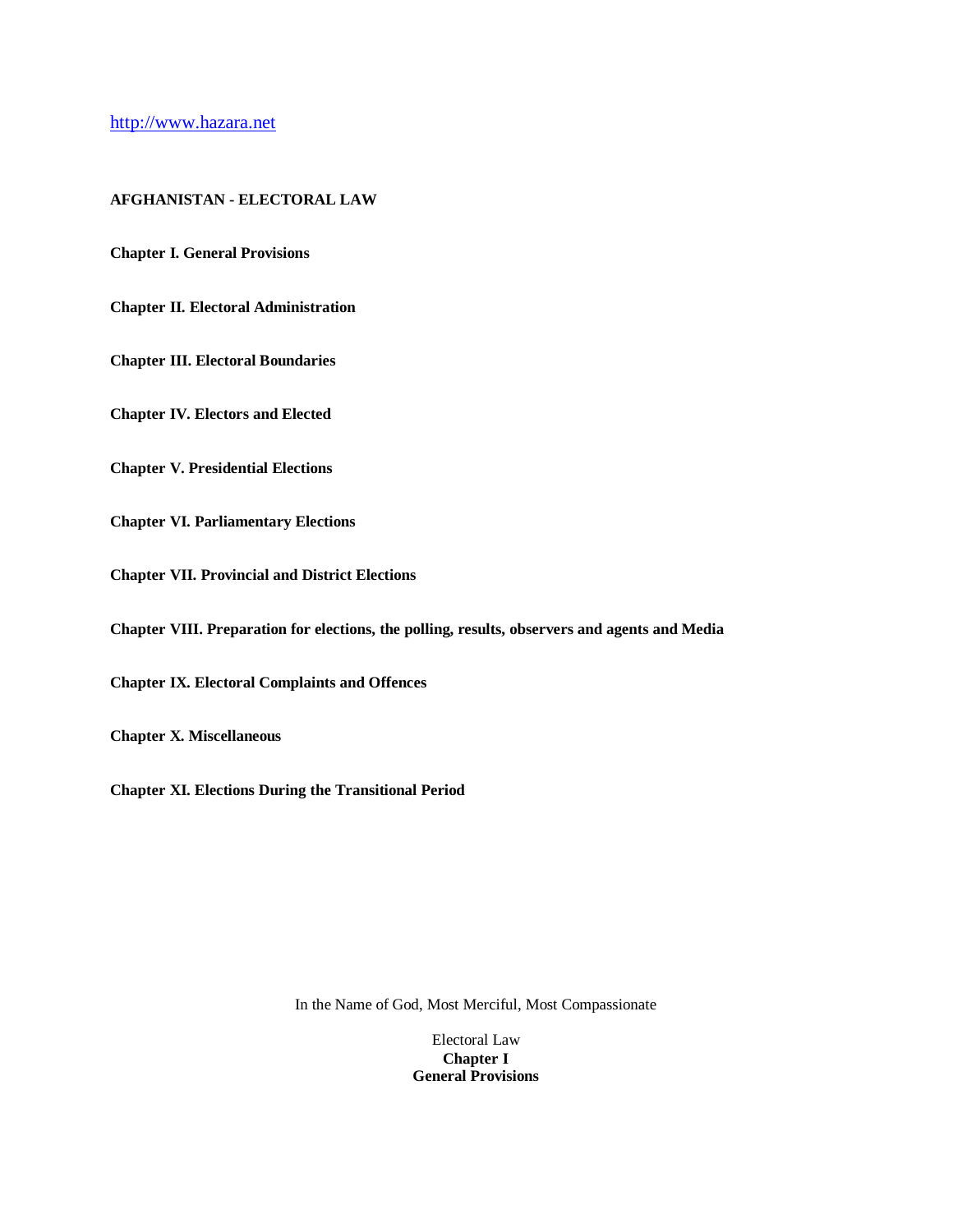### **Article 1.**

This law is issued pursuant to Articles 33, clause (1) and 159 of the Constitution of Afghanistan to regulate electoral affairs in the country

### **Type of Election**

### **Article 2.**

Elections shall be conducted on the basis of free, secret, universal, and direct ballots.

### **The Principle of Equality in Election**

**Article 3.**

All voters shall have equal right of participation in the elections.

### **The Use of Voting Rights**

#### **Article 4.**

A voter has right to a single vote, and can only vote on his own behalf.

### **Respect for the Principle of Free Will**

#### **Article 5.**

Voters participate in the elections on the basis of their free will. Imposition of any kind of direct or indirect restriction on voters and candidates on the basis of language, ethnic, gender, tribal, geographic, religious, or social status is prohibited.

# **Cooperation from Relevant Institutions and individuals**

### **Article 6.**

All government institutions, social organizations, and relevant persons shall cooperate with and implement the decisions of the Independent Electoral Commission made within the scope of its authority.

### **Chapter II Electoral Administration**

# **Independent electoral Commission**

**Article 7.**

The Independent Electoral Commission shall manage the process of election. .

### **Electoral Staff**

#### **Article 8**

The IEC Secretariat shall employ the electoral officials at country, provincial, and district level for conducting a free and fair election in accordance with the guidance issued by IEC

### **Impartiality and Declaration of Secrecy Article 9.**

- (1) Electoral officials shall perform their functions in a neutral and impartial manner and shall not, in the performance of their duties, seek or receive instructions from any governmental and non-governmental authority/office, apart from the Director of Independent Electoral Commission Secretariat.
- (2) Prior to their employment, electoral official shall formally undertake to uphold the confidentiality of polling and the tallying of votes in a manner established by the IEC.

# **Disqualification from Acting as Election Official**

### **Article 10**

- (1) No person holding a position in a political party or nominated as a candidate for election shall be eligible for or be appointed to carry out the duties of an election official.
- (2) Any official appointed to carry out any of the duties of an electoral official shall be ineligible for nomination as a candidate for election while he or she continues to hold such appointment.
- (3) Father, grandfather, consanguineous off springs up to three generation, mother, grandmother, brother, sister, spouse, aunt, uncle, father in-law and mother in-law shall not be eligible for or be appointed to carry out duties of an election official in related constituencies.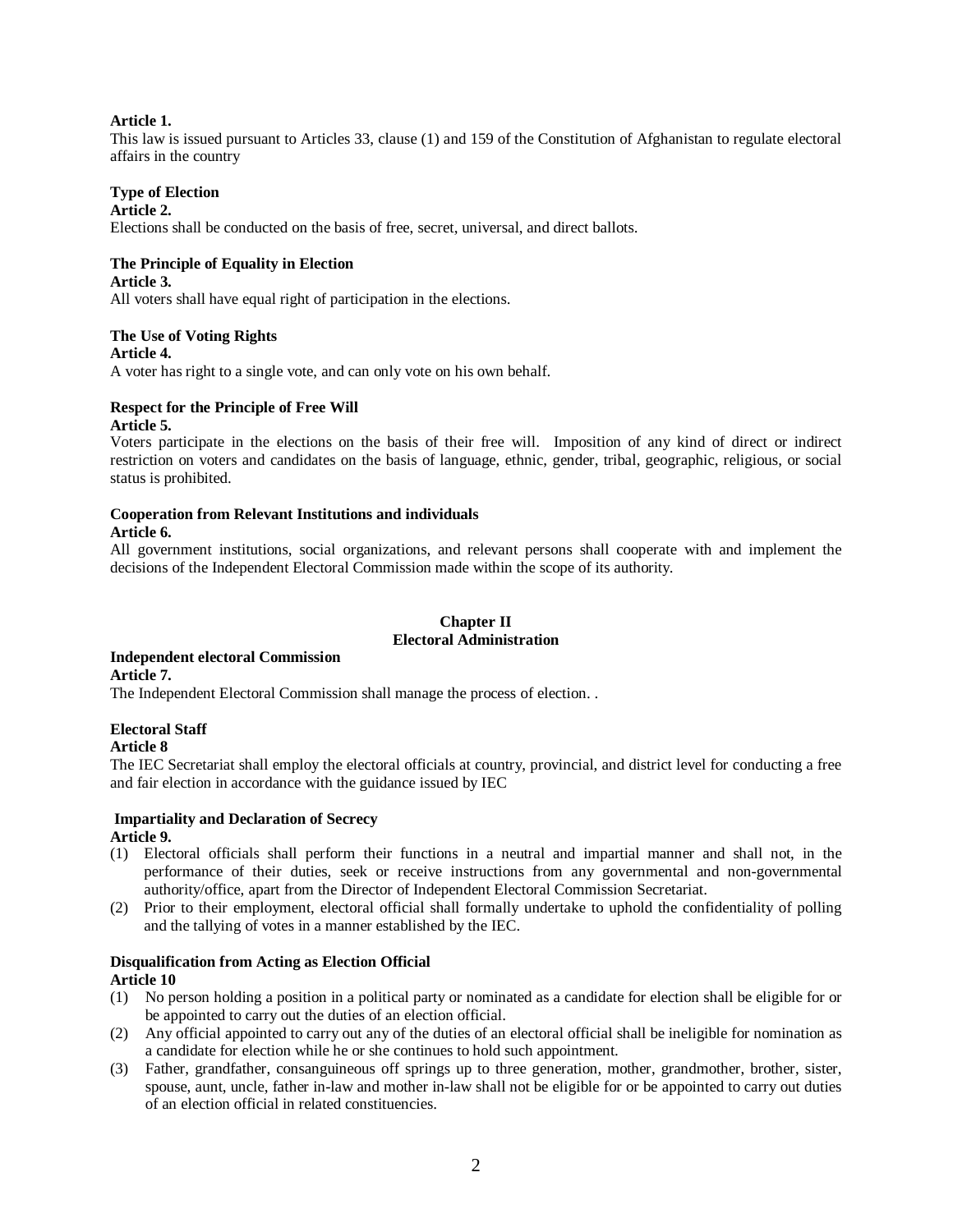(4) A person found electoral and/or registration offender during registration and election, shall not be eligible for or be appointed to carry out the duties of an election official.

### **Chapter III Electoral Boundaries**

# **Determination of Electoral Boundaries**

### **Article 11.**

Electoral boundaries for election of members of the Wolesi Jirga, provincial councils, and district councils, district and provincial shall be designated and announced by the President in a decree no later than 120 days prior to the election.

### **Electoral Boundary Dispute**

Article 12.

(1) Disputes arising over the right to registration, voting, candidacy, counting and awarding votes shall be investigated by IEC and Election Officials.

(2) Disputes relating to dependency of villages, districts or provinces within the constituency boundaries shall be investigated by the Ministry of Interior, and the decision will be made on the basis of technical criteria and information received. The IEC will be informed of the decision and the taken actions as soon as possible.

(3) Disputes related to electoral boundaries can be raised up to Eighty (80) days prior to the elections.

### **Chapter IV Electors and Candidates**

#### **Qualification for Electors and Candidates Article 13**

1- Electors qualification

Every Afghan who meets the following conditions can vote in presidential, parliamentary, and provincial and district assembly elections:

- 1. Has completed eighteen years of age at the time of the election;
- 2. Has Afghan citizenship at the time of registration;
- 3. Is not deprived of any political and civil rights by an authoritative court
- 4. Is registered in the voters registration list.

2- Candidates qualifications

- 1. Every qualified Afghan can declare his/her candidacy in the elections for Presidential, National Assembly, Provincial and District Council.
- 2. The Chief Justice and justices of the Supreme Court and the Attorney General can not be made candidates in the Presidential, National Assembly and Provincial and District Council elections.
- 3. Officials of the armed forces (Ministry of Defense, Ministry of Interior and the National Directorate for Security) shall not be candidates in the Presidential, National Assembly and Provincial and District Council elections during the course of their duties, unless they resign from their relevant institutions 75 days prior to the date of elections.
- 4. Those members of the government, judges, public prosecutors and civil servants [officials] who want to be candidates to the posts of the Presidential, National Assembly and Provincial and District Councils, are required to tender their resignations 75 days prior to the elections.
- 5. In case candidates of sub article (4) are not successful in the elections, implications of their resignation do not apply and until 20 days after the elections can return to their posts.

# **Location of Voting**

### **Article 14**

(1) Electors shall cast their votes in the place where their name is registered in the voter registration list.

(2) The Independent Electoral Commission may establish exceptions to the provision of sub article (1) of this article for among others the following categories nomadic population, refugees and internally displaced persons, armed forces and police personnel, IEC officials on duty and civil servants; .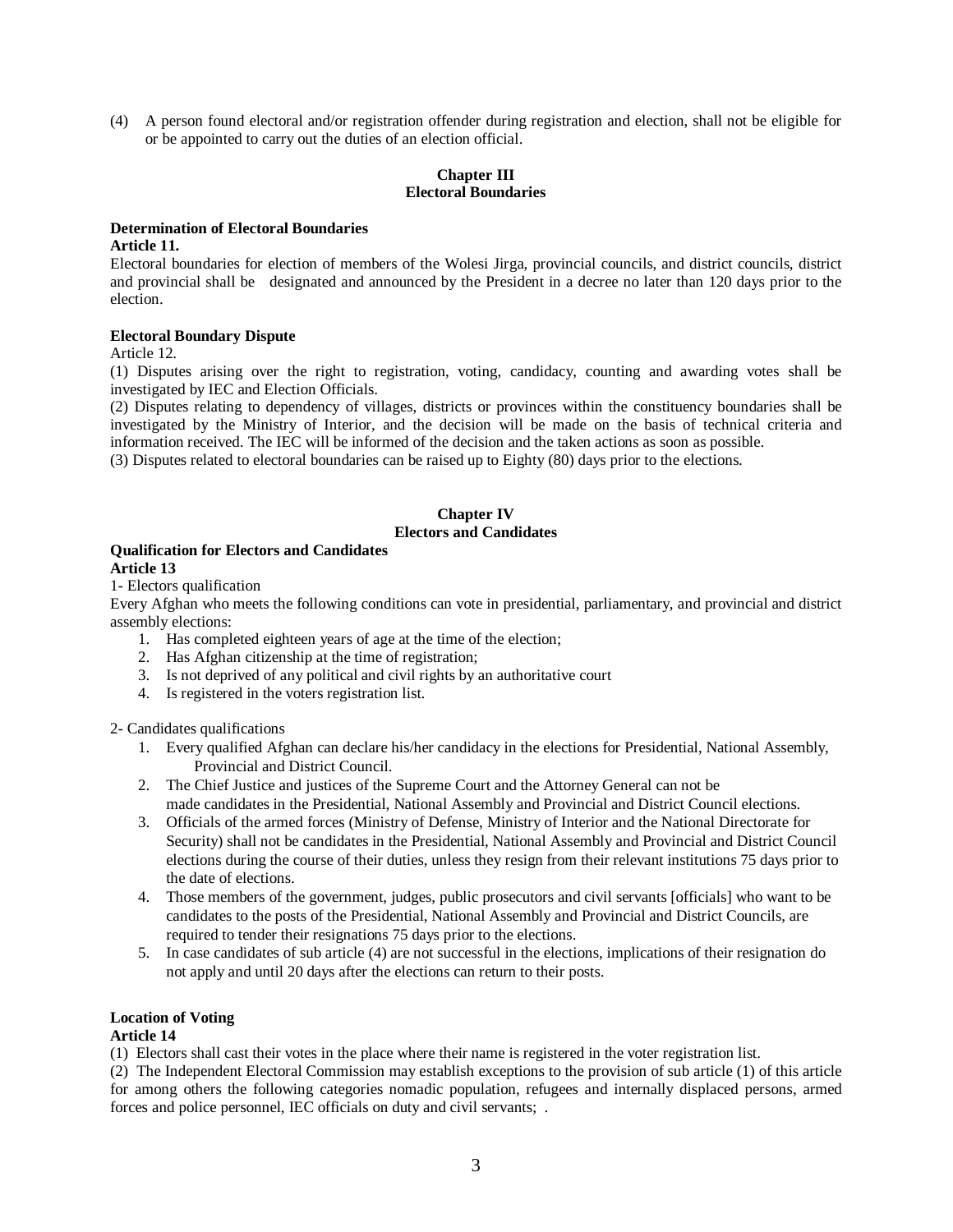#### **Voter Identification Article 15**

Voters shall present their voter registration card for verification of their identification prior to being issued a ballot.

### **Chapter V Candidacy and Election of the President**

### **Article 16**

- (1) Persons who fulfill the condition of eligibility established in Article 62 of the Constitution can candidate themselves for the president post. The presidential candidate shall announce the names of two vice presidents to the nation at the time of candidacy simultaneously.
- (2) Presidential candidates must present the copies of voter's registration cards according to article (44) of this law, and pay the fee.
- . . (3) Candidates shall not:
	- a) Pursue objectives that are opposed to the principles of the holy religion of Islam, and principles and values of the Constitution;
	- b) use force, or threaten with, or propagate the use of force;
	- c) Incite to ethnic, lingual, deanery or religious sensitivities and discriminations;
	- d) Create a real danger to the rights or freedoms of individuals or intentionally disrupt public order and security;
	- e) Have non official military organizations or be part of them;
	- f) Receive funds from foreign sources
	- g) Receive funds from internal illegal sources
- (4) The Independent Electoral Commission shall verify and approve the eligibility of the candidates.

### **Election of the President**

**Article 17**

- (1) The President is elected, in accordance with article 61 of the Constitution and this law, by a majority of the valid votes of voters cast in an election.
- (2) If no candidate wins more than 50% of the valid cast votes in the election, a runoff election shall be held between the two most-voted candidates within 2 weeks after the announcement of the election results. The candidate receiving the most valid cast votes in the runoff election shall be declared elected.
- (3) The most voted candidate in accordance with Article (160) of the Constitution shall assume his duties thirty days after the result of the election has been proclaimed.
- (4) In case one of the presidential candidates dies during the first or second round of voting or after elections, but prior to the declaration of results, re-election shall be held according to provisions of this law.

### **Chapter VI Parliamentary Elections**

#### **Part I Wolesi Jirga**

**Number of Seats:**

**Article 18.** There shall be 249 seats in the Wolesi Jirga allocated among the provinces in proportion to their population.

**Allocation of Provincial Seats Article 19.**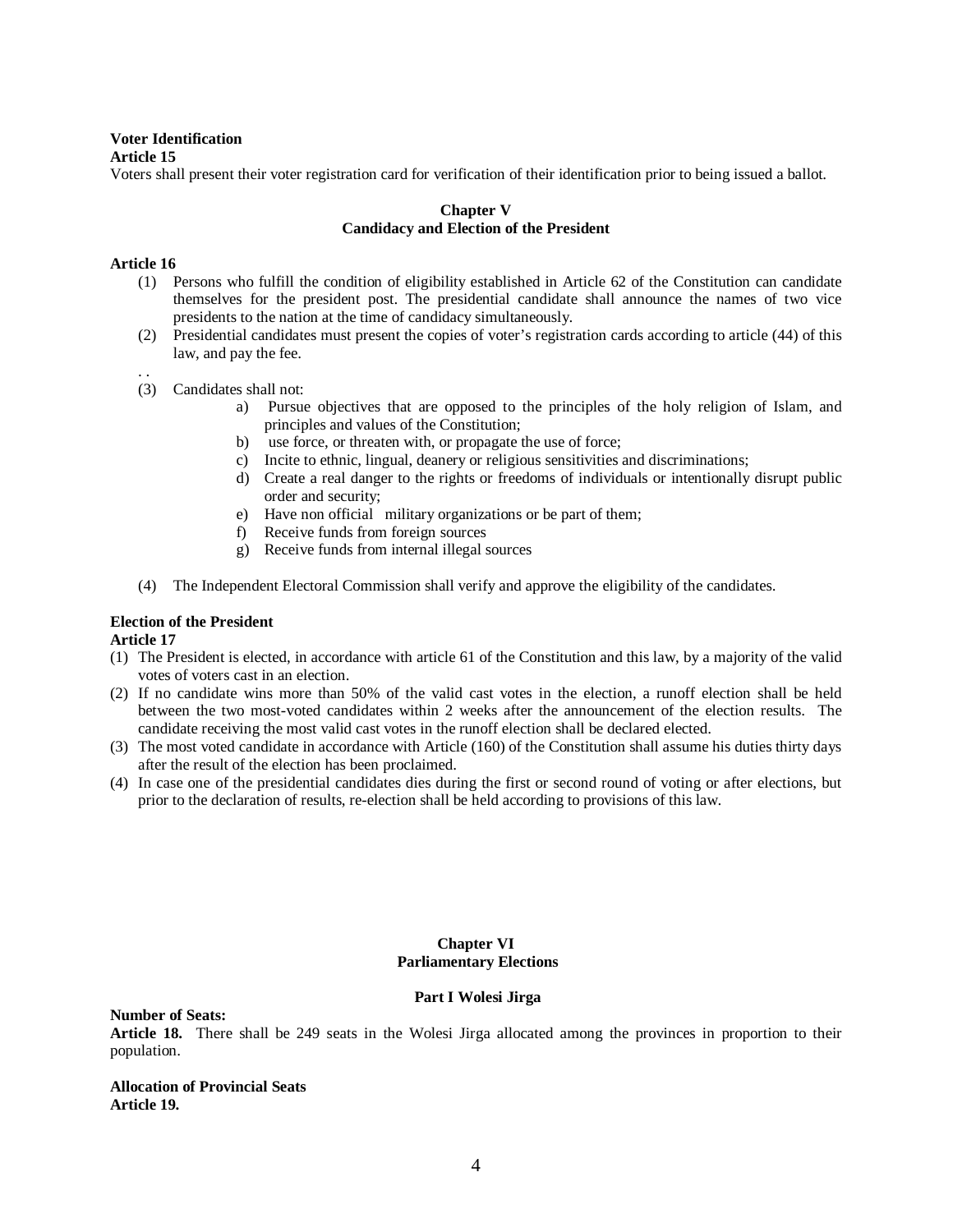(1) At least **90** days prior to each election, the official population figures or estimates for each province should be provided to the IEC.

- (2) The IEC shall allocate seats among the provinces as follows:
	- a. The total population of the provinces to be allocated seats is divided by the number of seats to be allocated (249) to obtain the seat allocation quota.
	- b. The population of each province is divided by seat allocation quota. The result shall be the number of seats allocated to each province.

If the calculations result in any provinces initially being allocated less than two seats, those provinces should be allocated two seats. The seats, which are not allocated by this way, their allocation will be done according their large decimal remainders.

 c. The procedures and mathematical formulas for making the calculations in a. and b shall be published in regulations by the IEC.

### **Candidates**

**Article 20.** 

(1) Candidates can nominate themselves in each constituency (province or district).

(2) Candidates shall not:

- a) Pursue objectives that are opposed to the principles of the holy religion of Islam and principles and values of the Constitution;
- b) Use force, or threaten with, or propagate the use of force;
- c) Incite to ethnic, lingual, deanery or religious sensitivities and discriminations;
- d) Create a real danger to the rights or freedoms of individuals or intentionally disrupt public order and security;
- e) Have non official military organizations or be part of them;
- f) Receive funds from foreign sources
- g) Receive funds from internal illegal sources
- (3) Candidates must pay fee and present the copies of voter registration cards according to article (44) of this law.
- (4) Political parties registered may nominate a number of candidates in each province up to 100% of the seats to be filled in that province.

#### **Candidate Eligibility Article 21**

(1) The Independent Electoral Commission shall verify that candidates to the Wolesi Jirga fulfill the conditions of eligibility established in Article 85 of the Constitution and in this law.

(2) Candidates shall not be eligible to stand for election in more than one constituency.

(3) Political party candidates who are found ineligible by the IEC may be replaced at any time up to the nomination deadline.

#### **Designation of Provincial Seats to Candidates Article 22**

- (1) Subject to the provisions of sub article 2 in article 19 of this law, provincial seats are awarded to candidates according to the number of votes obtained.
- (2) The most voted candidates will be awarded seats in each province.

(3) No candidate shall be allocated more than one seat.

(4) If a candidate is not able to take his/her seat, or if such candidate abandons that seat during the provincial council term for any reason, the seat will belong to the next most voted candidate of the same gender.

### **Allocation of Seats to Female Candidates**

### **Article 23**

(1) The IEC will set procedures and a formula, based on the population of each provinces, for defining a minimum number of female candidates that will be elected in each province in order to meet the requirement of article 83 of the Constitution by which the number of female candidates must be at least twice the number of existing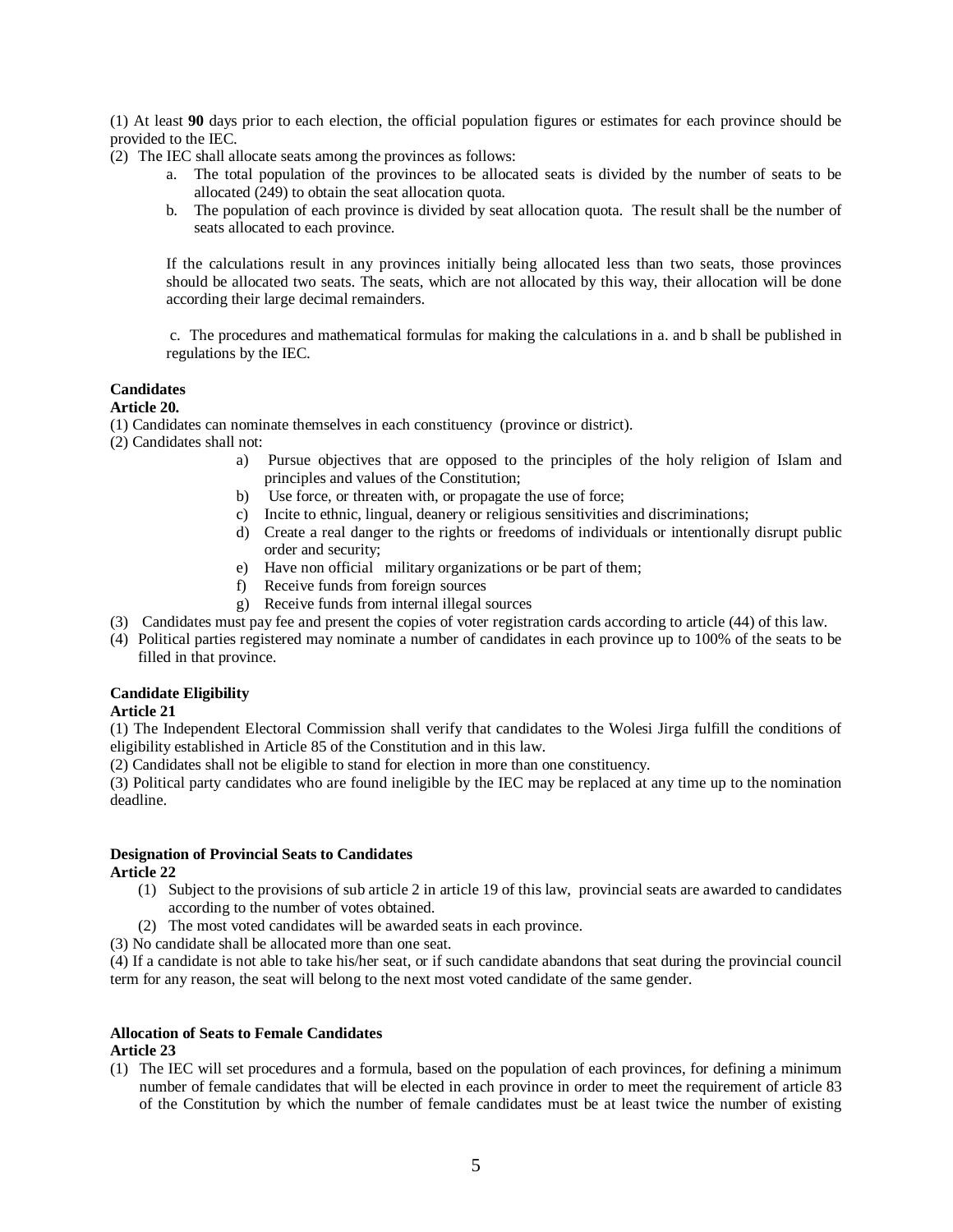provinces.

(2) The most voted female candidates in each constituency will be allocated seats in accordance with the formula in subparagraph (1). After the quota requirements have been met the remaining seats will be allocated in accordance with article 22.

(3) In the provinces in which there is only two seats allocated one seat will be awarded to the most voted female candidate. The remaining seat will be awarded to the most voted candidate regardless of his/her gender.

### **Part II Meshrano Jirga**

#### **Composition of Meshrano Jirga**

#### **Article 24**

The number of Meshrano Jirga members shall be thrice number of existing provinces: One third of them will be appointed by provincial councils, one third of them by district councils and the remaining one third by the President.

# **Election of Provincial Representatives**

#### **Article 25.**

- (1) Within 15 days after its installation, each provincial council will in a secret election elect one of its members to a seat in the Meshrano Jirga for a period of four years.
- (2) The election will be presided over by the council chairman, if that person is not a candidate for election to the Meshrano Jirga. If the chairman is a candidate, the deputy chairman will preside over the election. If the deputy chairman is also a candidate, the eldest member who is not a candidate shall preside over this election.
- (3) Election is by absolute majority among the council members present. If no candidate receives more than half the votes in the first round, run-offs must be conducted between the candidates with the two highest vote totals until one member receives a majority of the votes.
- (4) If the elected member of the Meshrano Jirga abandons the seat prior to the end of the term, according to clause (2) of this Article, a new Member shall be elected in the same way from among the current members of the provincial council for the remainder of the term.

### **Election of District Councils Representatives for Meshrano Jirga**

**Article 26.** 

- (1) Within 5 days of the installation of the district councils, the IEC shall provide each provincial council with a list of the individuals elected to the district councils in their respective province for the purpose of verifying the eligibility of individuals to vote in the election. The members of the district councils in each province shall elect one from among their members to seat in the Meshrano Jirga for a three-year period.
- (2) The chairman of the provincial council is responsible for convening members of the district councils in the province for an election within 15 days of the installation of the district councils. The meeting shall take place at a venue, which is as accessible as possible for all members of the district councils in the province.
- (3) At least two third of the members of the district councils must participate for the election to be valid.
- (4) Election is by absolute majority among the council members present. If no candidate receives more than half the votes, run-offs must be conducted between the two candidates with the highest vote totals in the first round until one member receives a majority of the votes.
- (5) If the elected member of the district councils for Meshrano Jirga abandons the seat prior to the end of the term, a new Member shall be elected in the same way from among the current members of the district councils for the remainder of the term.
- (6) The IEC shall confirm, according to Article 85 of the Constitution, the eligibility of individuals elected by district and provincial councils. If it is proven that according to Article 85 of the Constitution a candidate is not eligible, the IEC will ask the district and provincial councils to elect another member.

### **Appointment of Individuals to the Meshrano Jirga**

#### **Article 27.**

- (1) Within two weeks after the presidential inauguration, the President shall invite civic organisations, political parties, and the public to nominate individuals to be appointed to the Meshrano Jirga in accordance with Article 84(1)(3) of the Constitution. The nomination period shall remain open for one week.
- (2) No more than seven days following the close of nominations, the Office of the President shall forward to the IEC nomination papers in conformity with clause (1) of this article for those individuals it intends to appoint.
- (3) The IEC shall verify the eligibility of those individuals, according to clause (2) of this Article and shall advise the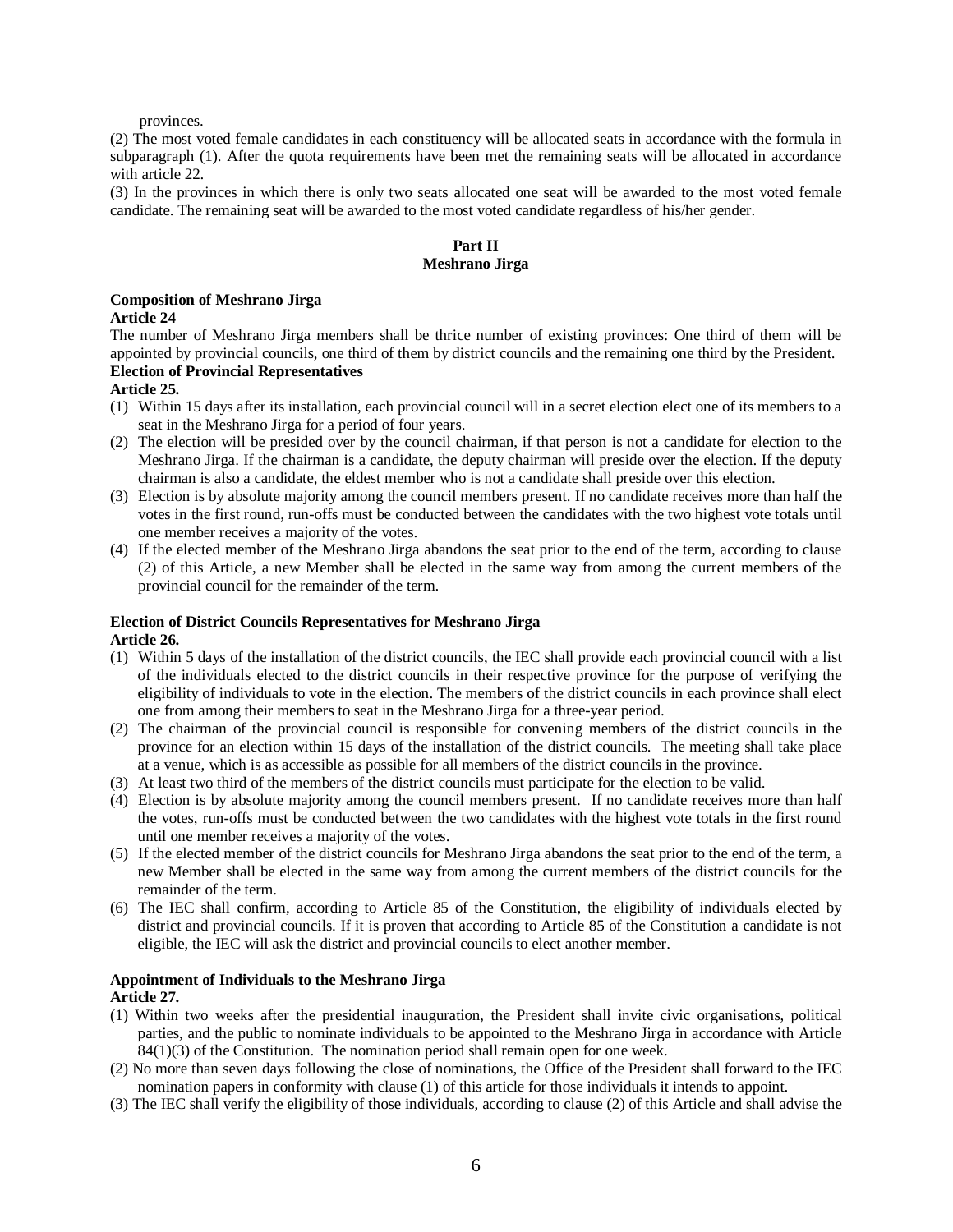Office of the President no later than seven days following receipt of the nominations.

(5) Within two weeks of the close of nominations, the President shall announce appointments to the Meshrano Jirga in accordance with Article 84(1)(3) of the Constitution.

### **Chapter VII Provincial and District Elections**

### **Part I Provincial Councils**

# **Provincial Councils**

### **Article 28.**

There shall be a provincial council in every province elected through free, secret, universal, and direct elections by the voters of the province.

### **Composition**

### **Article 29**

- (1) The number of members of each provincial council will be determined according to population in the following manner:
	- Provinces with less than 500,000 inhabitants: 9 members
	- Provinces with 500,000-1000,000 inhabitants: 15 members
	- Provinces with more than 1,000,000inhabitants: 19 members
	- Provinces with more than 2,000,000 inhabitants: 23 members
	- Province with more than 3,000,000 inhabitants: 29 members

(2) Official population figures or estimates of each province shall be prepared and provided to the IEC at least 90 days before the election date by government.

#### **Candidates Article 30.**

(1) Candidates seeking to participate in the election of the members of a provincial council must submit their nomination papers to the IEC.

- (2) Political parties, which have nominated candidates for election to the National Assembly or Provincial Councils must use the same name and logo in the provincial council elections as in the Wolesi Jirga elections.
- (3) (3) Political parties may nominate a number of candidates in each province up to 100% of the number of seats to be filled on the provincial council. All candidates to the provincial councils must pay a fee established by this law.
- (4) Candidates to the provincial councils shall not:
	- a) Pursue objectives that are opposed to the principles of the holy religion of Islam, and principles and values of the Constitution;
	- b) Use force, or threaten with, or propagate the use of force;
	- c) Incite to ethnic, lingual, deanery or religious sensitivities and discriminations;
	- d) Create a real danger to the rights or freedoms of individuals or intentionally disrupt public order and security;
	- e) Have non official military organizations or be part of them;
	- f) Receive funds from foreign sources
	- g) Receive funds from internal illegal sources

(5) Candidates for provincial council elections must reside in the province they seek to represent.

(6) Candidates for Wolesi Jirga elections can also stand for election to their respective provincial council, but cannot be a member of the Wolesi Jirga and the provincial council at the same time.

#### **Allocation of Seats to Provincial Councils Article 31.**

(1) Seats on each provincial council are determined in the following manner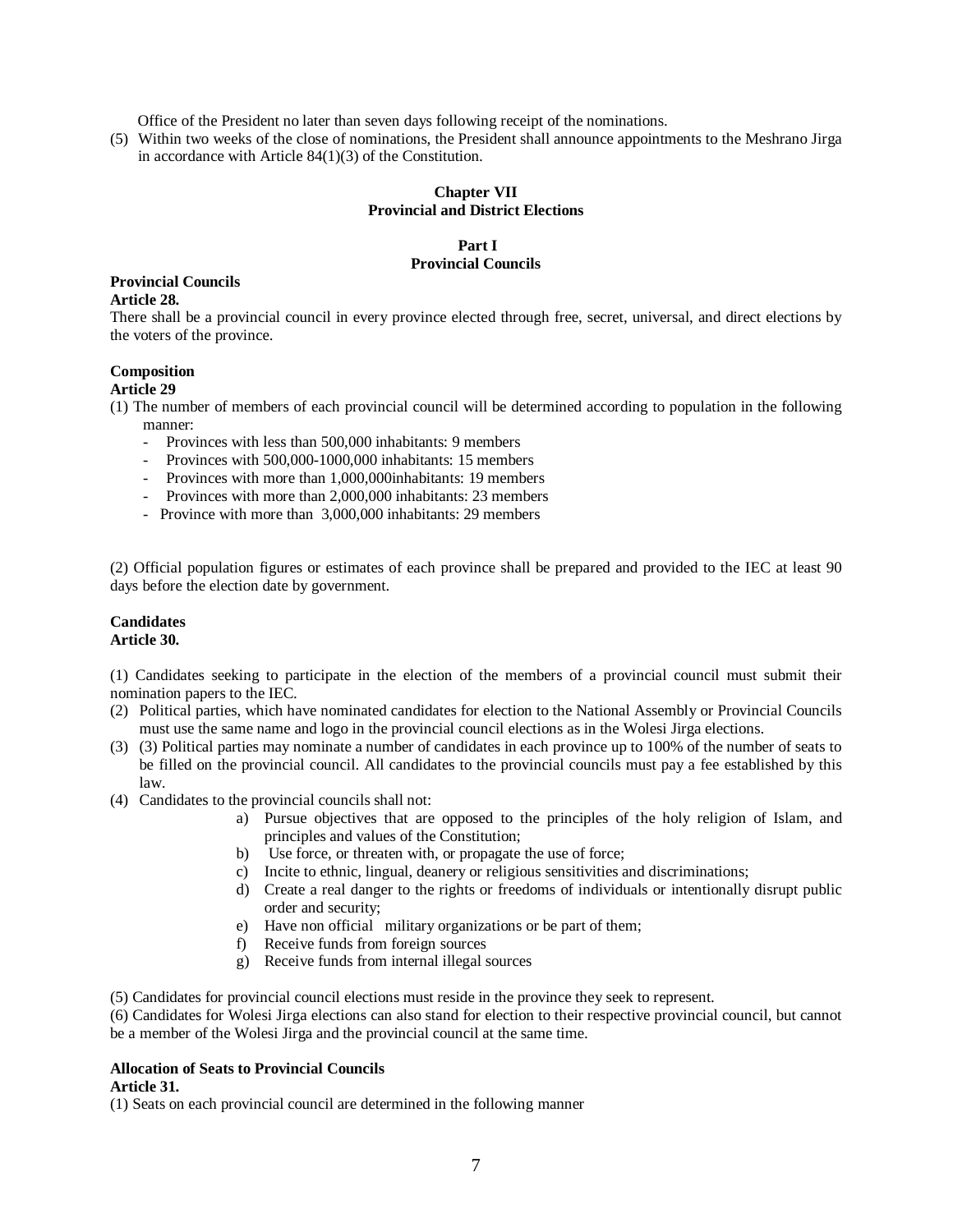a. The IEC will determine the number of seats for each Provincial Council on the basis of the population data

b. The most voted candidates will be elected for the provincial Councils.

c. The top two most voted female candidates in each provincial council shall be automatically elected. The remaining seats will be awarded to the most voted candidates irrespective of their gender.

2) If a candidate cannot occupy his/her seat or by any reason leaves his/her seat during the provincial council's period, the next most voted candidate of the same gender shall be awarded the seat for the remainder of the electoral term.

### **Part II District Councils**

### **District Councils**

### **Article 32.**

There shall be a district council in every district elected through direct, free, universal and secret election by the voters of the district.

### **Composition of District Councils**

### **Article 33.**

- (1) The number of members of each district council will be determined according to population in the following manner:
	- a) District up to 20,000 inhabitants: 7 members
	- b) Districts with more than 20,000 to 40,000 inhabitants: 9 members
	- c) Districts with more than 40,000 to 60,000 inhabitants: 11 members
	- d) Districts with more than 60,000 inhabitants: 13 members
- (2) Official population figures or estimates of each district will be provided to the IEC at least 90 days before the election date by government.

#### . **Candidates**

#### **Article 34.**

(1) Political parties and independent candidates seeking to participate in the election of the members of a district council must submit their nomination papers to the IEC.

(2) Political parties, which have nominated candidates for election to the National Assembly or Provincial Council, must use the same name and logo in the district council elections as in the Wolesi Jirga and provincial council elections.

(3) Political parties may nominate a number of candidates in each district up to 100% of the number of seats to be filled on the District Council.

- (4) Candidates for district council elections must reside in the district they seek to represent.
- (5) Candidates for Wolesi Jirga elections can also stand for election to their district council or province, but cannot be a member of the Wolesi Jirga, a provincial council or a district council at the same time.

#### **Nomination of Candidates to District Councils Article 35.**

- (1) Candidates for the district council elections can run as individuals or as part of a political party list.
- (2) All candidates for district council elections must pay a fee established by this law.
	- (3) Candidates shall not:
		- h) Pursue objectives that are opposed to the principles of the holy religion of Islam, and principles and values of the Constitution;
		- i) Use force, or threaten with, or propagate the use of force;
		- j) Incite to ethnic, lingual, deanery or religious sensitivities and discriminations;
		- k) Create a real danger to the rights or freedoms of individuals or intentionally disrupt public order and security;
		- l) Have non official military organizations or be part of them;
		- m) Receive funds from foreign sources
		- n) Receive funds from internal illegal sources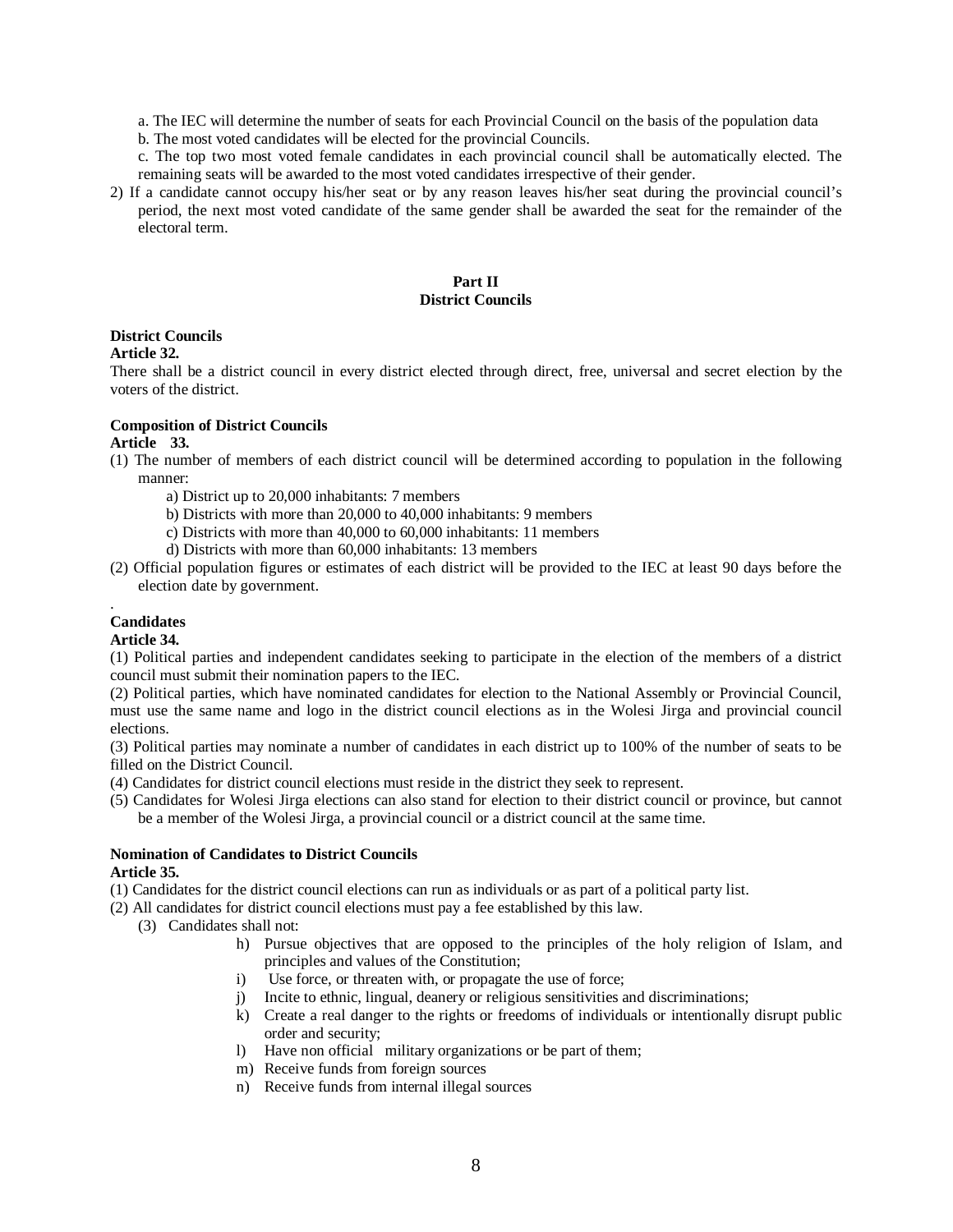### **Allocation of Seats to District Councils**

### **Article 36**

- (1) Seat allocation for each district council is determined in the following way:
	- a. The IEC shall determine the seats for each district council on the basis of that district population
		- b. The IEC will allocate seats to the most voted candidates in each council
- (2) The top two most voted female candidates in each district will get automatically elected. The remaining seats will be allocated to the most voted candidates irrespectively of their gender.
- (3) If a candidate cannot occupy his/her seat or by any reason leaves his/her seat during the provincial council's period, the next most voted candidate of the same gender is given the seat for the remainder of the electoral term.

### **Chapter VIII Preparation for elections**

### **Election Date**

### **Article 37**

- (1) The Independent Electoral Commission shall declare the date for each election after consultation with the government and registered political parties at least 90 days prior to the intended date of polling.
- (2) The IEC shall prepare and publish an electoral calendar showing clearly all appointed dates of the election.

### **Voters Roll**

### **Article 38.**

The IEC must certify the voters roll or the segments of the voters roll to be used in the election 15 days in advance of any election and make it available for inspection for at least 10 days in public places determined by the IEC.

### **Electoral Campaign**

### **Article 39**

(1) The IEC shall establish a 30-day period for political campaigning. This period shall ceases 48 hours before the commencement of polling.

(2) The IEC shall issue rules regulating the campaign period.

#### **Establishing of Polling Centres, Provision of Electoral Materials, and Issuance of Instructions Article 40.**

- (1) The IEC shall establish polling centers all over the country and shall allot voters among such polling centers in such a manner as to facilitate voter access to the electoral process.
- (2) The IEC shall furnish ballot papers, ballot boxes, voting compartments, seals and other required materials and make such other arrangements to facilitate voting as may be deemed advisable for effectively conducting the election.

### **Ballot Papers**

### **Article 40. Ballot Papers**

(1) The Independent Electoral Commission shall undertake the following tasks in relations to the ballot papers

- (a) The provision of the ballot papers
- (b) Provisions for allocation of symbols and drawings to candidates
- (c) Providing a procedure whereby such ballot papers are to be marked by voters;
- (d) Determining the languages to be used on ballot papers; and
- (e) Providing a procedure for counting the ballot papers

(2) Specifying the order of candidates on the ballots through draw and lot.

### **Ballot Boxes**

### **Article 42 Ballot Boxes**

The Independent Electoral Commission shall undertake the following tasks in relations to the ballot boxes:

(a) Seek for and supply the design and material of ballot boxes, ensuring that each ballot box is capable of being securely closed and sealed.

(b) The manner in which ballot boxes are to be marked and identified ; and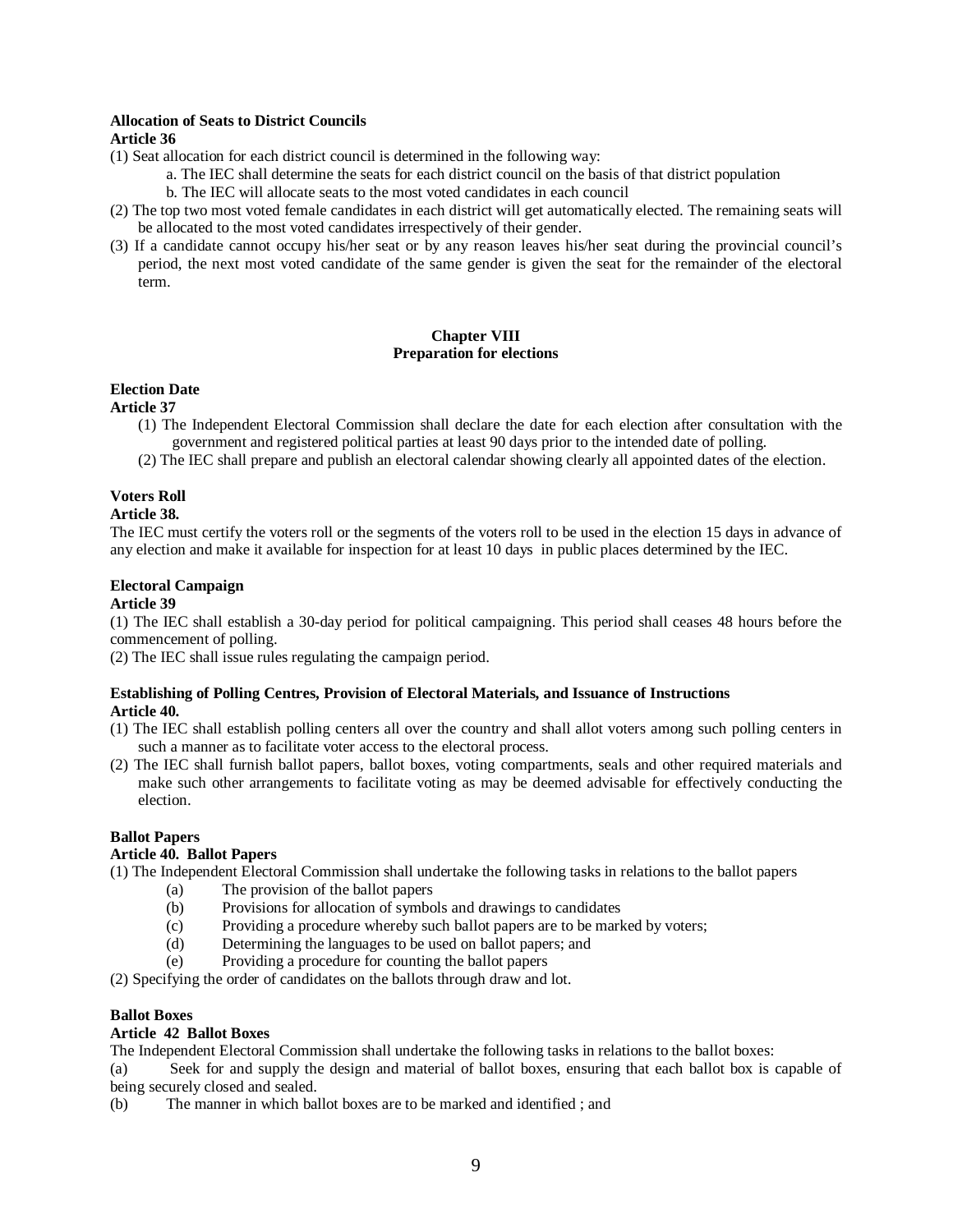(c) The manner in which ballot boxes are to be closed, secured, opened, sealed, and unsealed.

### **Observers**

### **Article 43.**

The Independent Electoral Commission shall state the rights and duties of observers and shall determine procedures for accreditation of domestic and international election observers, and of agents of political parties and of independent candidates

## **Nomination of Candidates**

### **Article 44**

(1) Political parties and candidates for election shall notify the IEC in writing of such intent at least 75 days prior to the election. Such notice shall be in writing and shall contain the following items:

- a. Name and address of the candidate
- b. Copy of the candidate's voter registration card
- c. Political party candidates must submit copy of the party registration with the Ministry of Justice
- d. Sworn statement attesting to the candidate's date and place of birth, parentage, and citizenship and that they meet all the other requirements established in the Constitution and in this law.
- e. Acceptance of the nomination signed by the candidate
- f. The candidate's or party's choice of symbol to appear on the ballot
- (2) Nomination papers must be filed with the Independent Electoral Commission at least 75 days before the elections.
- (3) The filing fee for presidential candidates shall be Afghani 50,000, which fee shall be refunded if the candidate receives at least 15 % percent of the valid votes cast in the first round of the election.
- (4) The filing fee for all the Wolesi Jirga candidates shall be Afghani 10,000, which fee shall be refunded if the candidate is elected or receives at least 3 % percent of the valid votes cast in the election.
- (5) The filing fee for all the provincial council candidates shall be Afghani 5,000, which fee shall be refunded if the candidate is elected or receives at least 3 % percent of the valid votes cast in the election.

(6) The filing fee for all the district council candidates shall be Afghani 3,000, which fee shall be refunded if the candidate is elected or receives at least 5 % percent of the valid votes cast in the election.

- (7) In addition to the fees all candidates' nomination for either Presidential, Wolesi Jirga, Presidential or District Councils, must be supported by the copies of voters' cards:
	- a) Presidential candidacies must be supported by the copies of (5,000) voters cards, that contains one third of the country's provinces. A voter can give his card only to one candidate. The copies of voter's cards collected with IEC will be kept secure and confident.
	- b) Wolesi Jirga candidacies must be supported by the copies of 500 voters' cards.
	- c) Provincial Council candidacies must be supported by the copies of 300 voters' cards.
	- d) District Council candidacies must be supported by the copies of 200 voters' cards.
	- e) No person will provide photocopy of his/her voter's card to more than one candidate in each type of election.
- (8) The Independent Electoral Commission shall verify that candidates fulfill the conditions of eligibility established in the Constitution and in this law

### **Disqualification of Candidates Article 45**

(1) If a candidate is not eligible for office under the terms of the constitution and/or this law, the Independent Electoral Commission shall notify the candidate (and the nominating party, if any) of the reasons for finding the candidate ineligible within 7 calendar days of receiving complete nomination papers.

(2) The Independent Electoral Commission shall give a party or independent candidate the opportunity to rectify any deficiency in the nomination process within 7 days.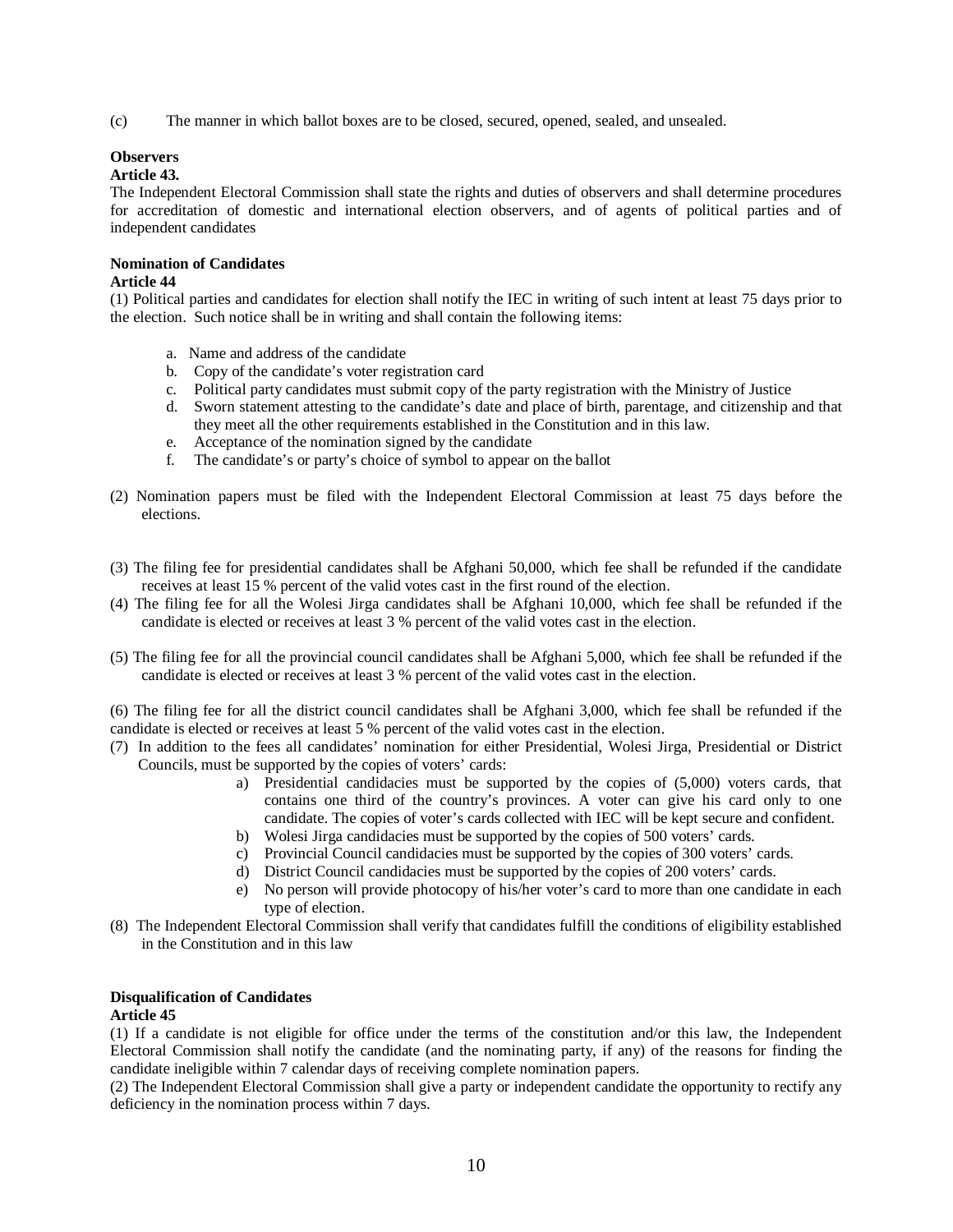(3) Following the nomination deadline and the examination of the nomination papers, the Independent Electoral Commission shall publish the names of all eligible and duly nominated candidates.

#### **Objection to and Refusal of Candidates Article 46.**

(1) Any person may object to the nomination of a candidate on the following grounds:

- a. that the candidate is not qualified to stand in the election;
- b. that the nomination has been refused by the candidate;

 (2) The objection, listed in clause (1) of this Article must be made to the IEC by a date fixed by the IEC. The IEC shall after making the necessary inquiries about the objection take a decision and inform the parties of that decision. (3) If the IEC decides to reject a candidate's nomination, it may allow the candidate or registered political party an opportunity to comply with the requirements for nomination at any time prior to the deadline for the IEC to compile and exhibit the list of eligible candidates.

### **List of Eligible Parties for Electoral Campaign and Final List of Candidates Article 47.**

- (1) By not later than 60 days before the election date, the IEC must compile and exhibit a list of the eligible registered political parties and independent candidates including final lists of candidates for each of those parties.
- (2) Appropriate lists shall be posted at polling places on polling day.

# **Removal of Campaign Material**

### **Article 48.**

The Independent Electoral Commission shall order the removal of campaign materials displayed within 100 meters of polling sites on polling day.

### **Prohibition of Carrying Arms at Polling Stations**

#### **Article 49.**

Except with the authorization of the Ministry of Interior for the purpose of providing security at and in the close vicinity of a polling station, a person shall not carry or use any weapon of any kind, or any instrument capable of use as a weapon, at or within 500 meters of any polling site

# **Commencement and Closing of Poll**

### **Article 50.**

(1) Voting at all polling stations shall commence and shall close at times to be fixed by the IEC.

(2) Voting shall be conducted in accordance with procedures published by the IEC.

(3) The Chairperson of a polling center shall order a suspension of polling if the polling station is threatened by riot, violence, storm, flood, or any other occurrence which will make the proper conduct of polling impossible.

(4) The Chairperson, before closing the voting at the polling station at the time fixed under sub article (1) of this Article, shall mark the end of the line at closing time and shall permit every voter who at that hour is waiting in line at the polling station, to cast his or her vote.

(5) The IEC shall ensure that measures are taken to facilitate the vote of persons with disabilities.

# **Objection to Voting**

### **Article 51**

(1) Before a voter has been handed a ballot paper, a candidate agent may object to that voter being entitled to vote or to vote at the voting center concerned.

(2) The Chairperson shall determine whether to accept such objection and shall note the particulars of the objection and his/her reason for rejecting or accepting the objection in the official act of polling day.

#### **Sealing of Ballot Boxes and Other Materials by Chairperson Article 52**

(1) As soon as the ballot box is full or balloting has ended, the Chairperson, in the presence of any candidate agents and election observers, shall seal the box in the prescribed manner and allow any candidate agents who may wish to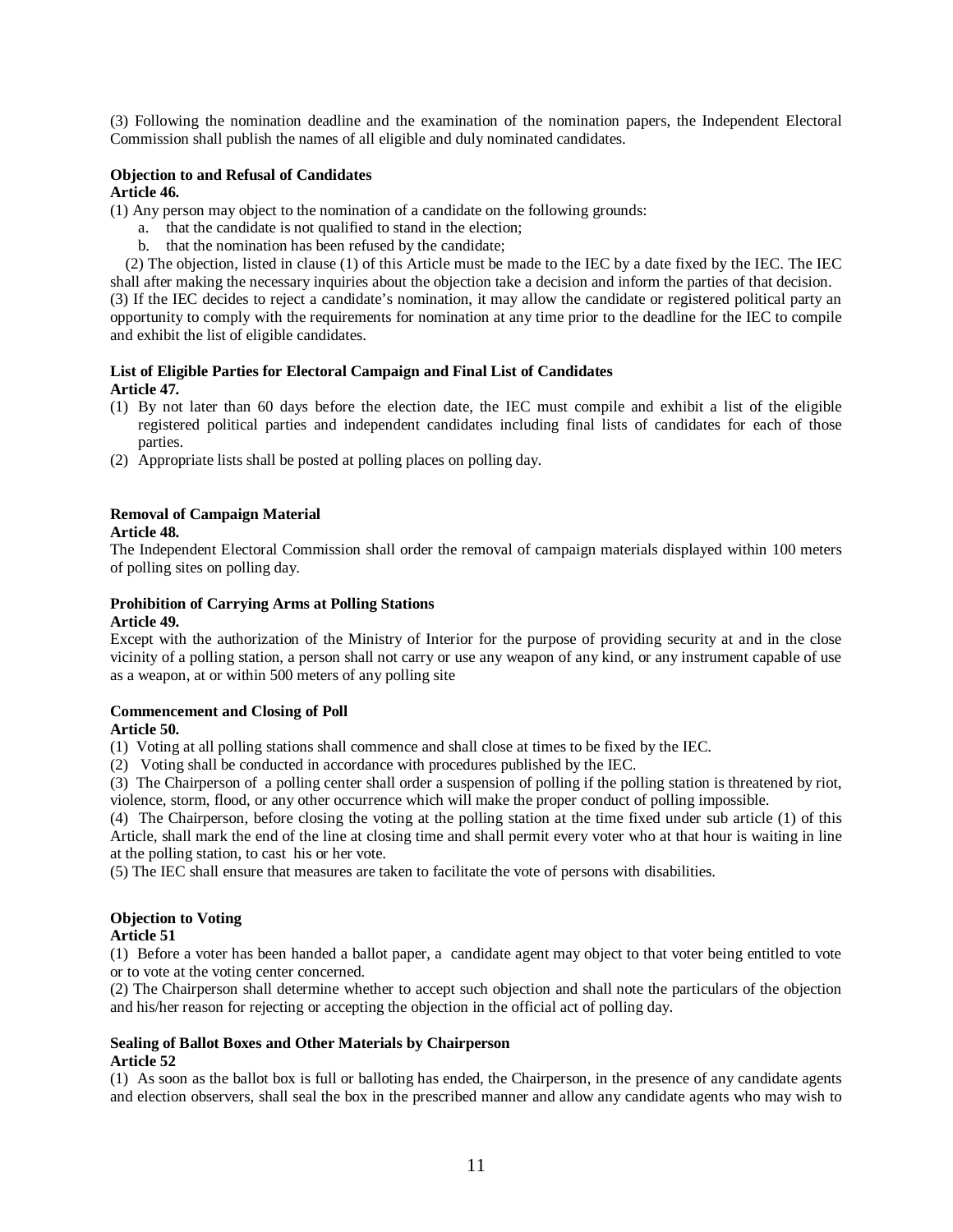do so, to record the number of the seals.

(2) The Chairperson shall deliver the ballot boxes and packets to the counting center in accordance with the IEC's instructions.

#### **Place and Time of Counting Votes Article 53**

Votes shall be counted at counting centers as established by the IEC.

# **Presentation and Certification of Results**

## **Article 54.**

The IEC is responsible for the presentation of the election results, which must be published in the Official Gazette.

#### **Publication and Dissemination of Fair and Neutral Ideas and Opinions Article 55**

- (1) During the election campaign, in order to ensure that the general public is informed of the political platforms, the views and goals of candidates in a fair and unbiased manner, the mass media, including television and radio, shall conduct its news broadcasts and other programs covering the electoral campaign in accordance with the Code of Conduct established by the IEC.
- (2) Political parties and candidates should have access to State owned media. For the purpose of public awareness during the campaign period, the government media shall broadcast the views, goals and objectives of candidates by approval of IEC in an impartial and fair manner.

### **Media Commission**

#### **Article 56**

The Independent Electoral Commission shall set up, at least 60 days prior to the election date, a Media Commission to monitor the reporting and coverage of the electoral campaign and advise it on any breaches of fair reporting and coverage of the election campaign and of any breaches of the provisions of the code of conduct for the elections relating to the media that may occur during the election campaign. Following the recommendation of the MC, the IEC may issue a public reprimand of the media involved or refer the matter to the Director of Public Prosecutions.

### **Chapter IX Investigation of Complaints and Electoral Offences**

### **Electoral Complaints**

#### **Article 57**

(1) Complaints regarding voting procedures at the polling station shall be resolved unanimously by the polling stations' committees. If unanimity cannot be reached, the two third majority decision prevails.

(2) Complaints regarding counting and results of presidential and national assembly should be raised at the time when the counting is done, or the results are being announced. If the complaint is not resolved by the corresponding authority by unanimity, then an appeal can be made to the Provincial Electoral authority within 48 hours of the closing of the counting, or the results announced. The Provincial Electoral authority should resolve the matter within 3 days from receiving the complaint. An appeal can be made within the next 48 hours before the IEC, who shall resolve the matter within 7 days of receiving the complaint. The decision of the Independent Electoral Commission is final and binding.

#### **Electoral Offences**

### **Article 58.**

(1) A person who commits any of the following actions during campaign or election will be subject to prosecution:

- (a) Threatens or intimidates a voter or a candidate or causes a disturbance of the electoral process;
- (b) Prevents the presence of voters, candidates or their agents in the polling stations without due cause;
- (c) Commits fraud or cheating in voting or vote counting
- (d) Votes with and/or through a false card or through the card of another person;
- (e) Changes, replaces, steals, or destroys electoral documents;
- (f) Manufactures false cards;